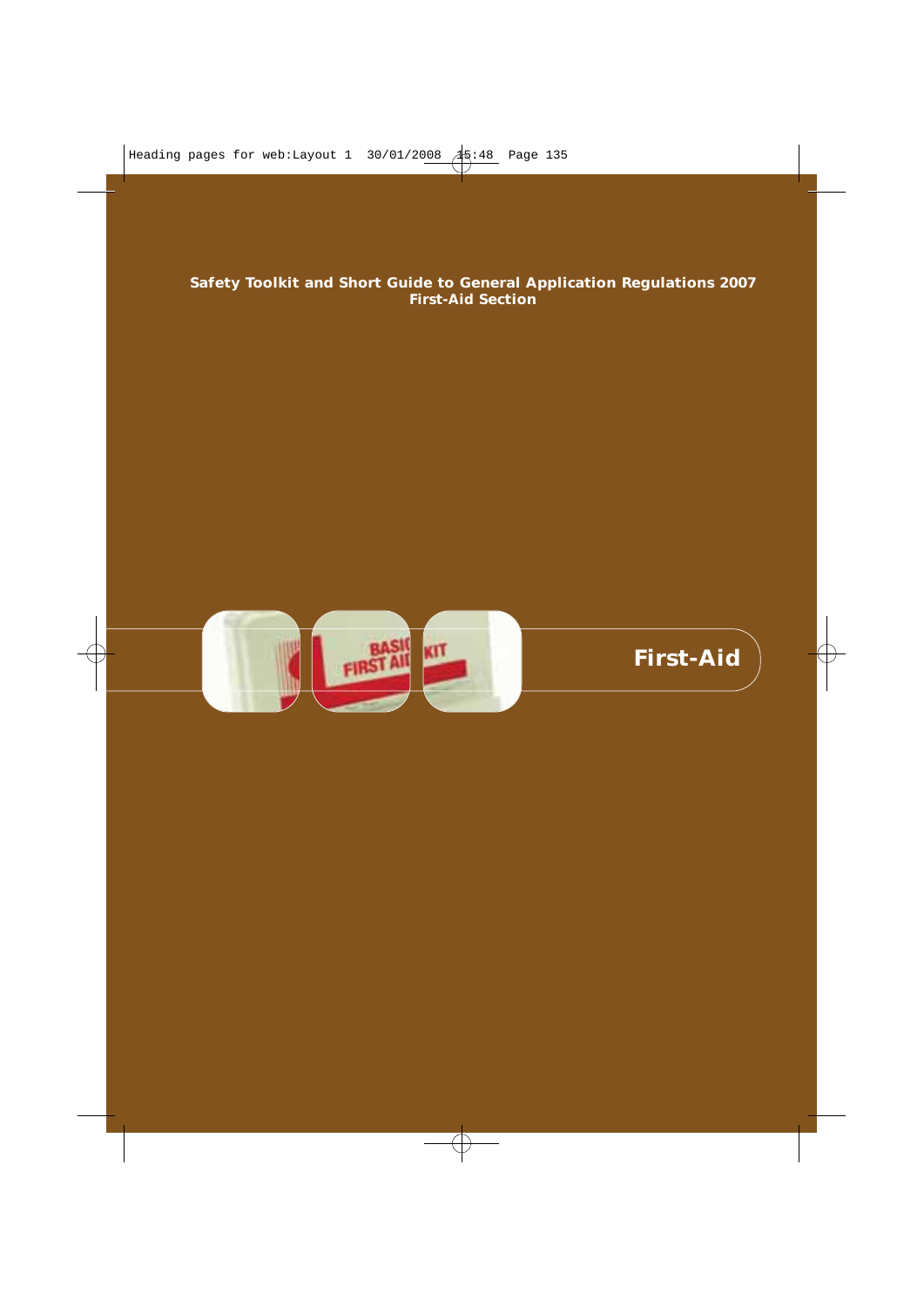Safety Toolkit and Short Guide to General Application Regulations 2007



# **Safety Toolkit**

The objective of the Toolkit is to provide guidance on the prevention of accidents or ill health at work and to provide a practical tool towards a safer workplace. It covers requirements of the Safety, Health and Welfare at Work (General Application) Regulations, 2007 as amended and is aimed specifically at small and micro businesses. It is not intended as a legal interpretation of the legislation. Legal advice should be sought where required.

Checklists provided are non-exhaustive and in no particular order

## **How do I use the Toolkit?**

The Toolkit is intended to assist you to monitor and improve standards of safety, health and welfare. It will assist you towards complying with the law.

- 1. Use the checklists to monitor how you're doing.
- 2. Make any required improvements.
- 3. If necessary, investigate further to find out what you need to do and set a timescale for achieving it.
- 4. Use the Action Date column to show when action taken.

Checklists provided are non-exhaustive and in no particular order.

At the end of each point in the check list reference is made to the corresponding part of the Regulations, for example (r51) indicates Regulation 51.

### **Where can I get further advice?**

The Health and Safety Authority's website www.hsa.ie contains a large amount of additional information. Most of the information on the website can be accessed free-of-charge. The website has detailed guides on each section of these Regulations. Each guide contains advice on where to find further information.

The Health and Safety Authority's Workplace Contact Unit (WCU) is a helpdesk resource for employers, employees and the public. You can contact the WCU through

- ▲ Locall: 1890 289 389 (Monday to Friday, 9am to 5pm)
- ▲ Fax: 01 614 7125
- ▲ Email: wcu@hsa.ie
- ▲ Write to: Workplace Contact Unit, Health and Safety Authority, Metropolitan Building, James Joyce Street, Dublin 1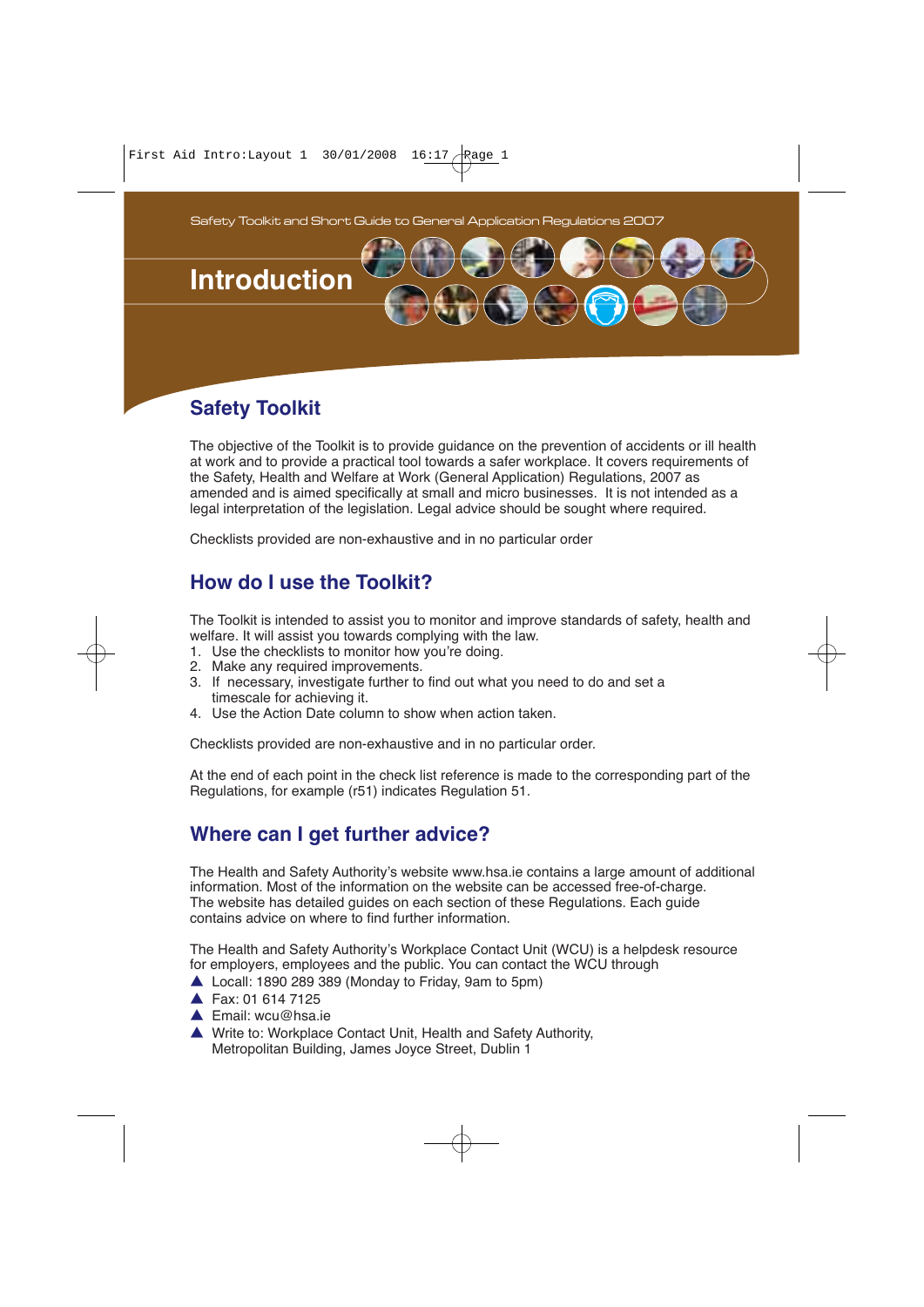

## **What does this section deal with?**

This section deals with the requirement to provide first-aid equipment at all places of work where working conditions require it. Depending on the size and/ or specific hazards of the place of work, trained occupational first-aiders must also be provided.

Apart from some exceptions first-aid rooms must be provided where appropriate.

Information must be provided to employees or safety representatives (or both) as regards the first-aid facilities and arrangements in place.

#### **Does this section apply to all places of work?**

The requirements for first-aid rooms do not apply to:

- ▲ means of transport outside undertaking or a place inside a means of transport
- $\triangle$  a fishing boat
- $\blacktriangle$  a field, wood or agricultural or forestry land away from the undertaking's buildings

#### **Some Important Points**

- ▲ Adequate and appropriate first-aid equipment must be provided
- ▲ Emergency services telephone numbers must be displayed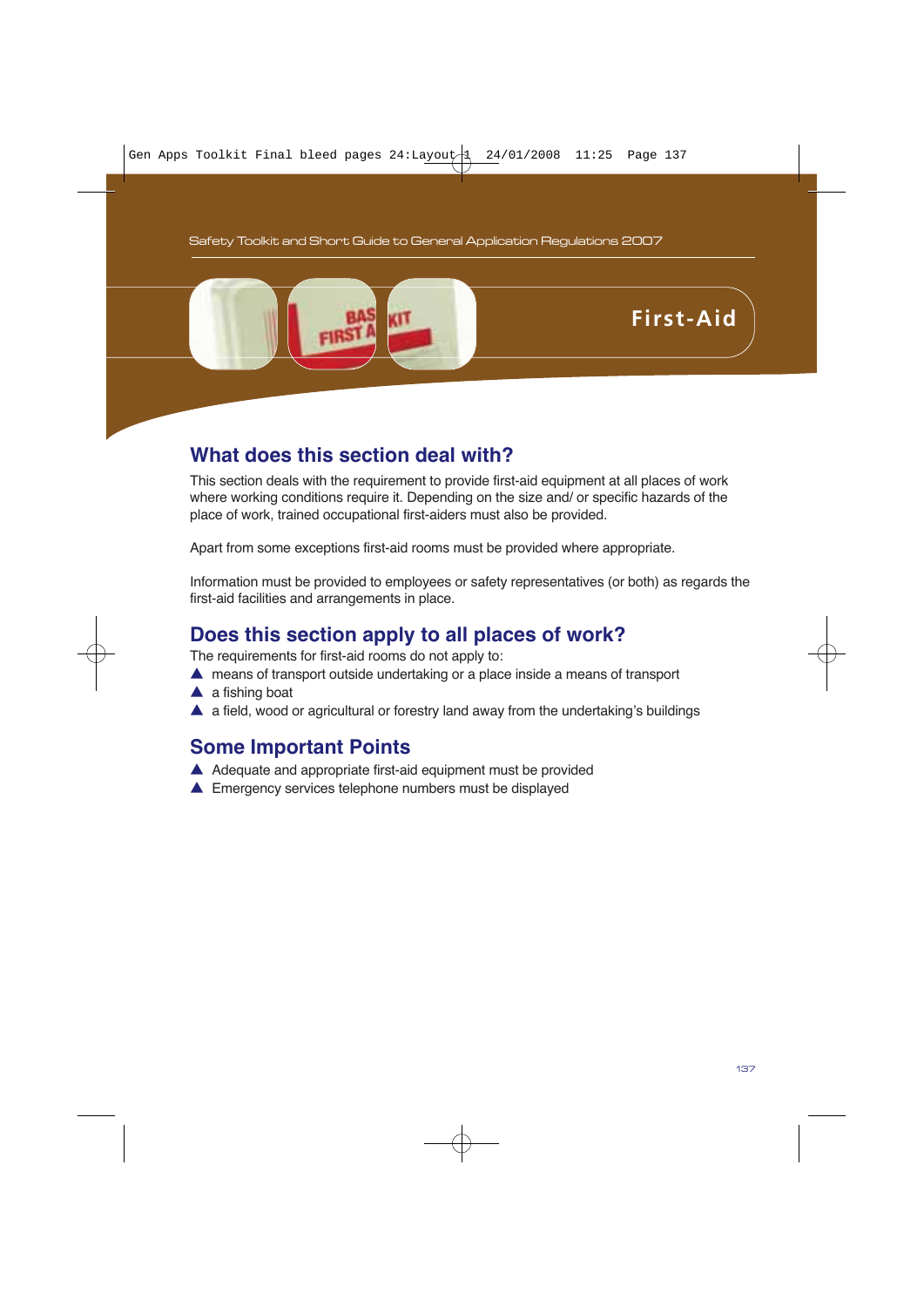